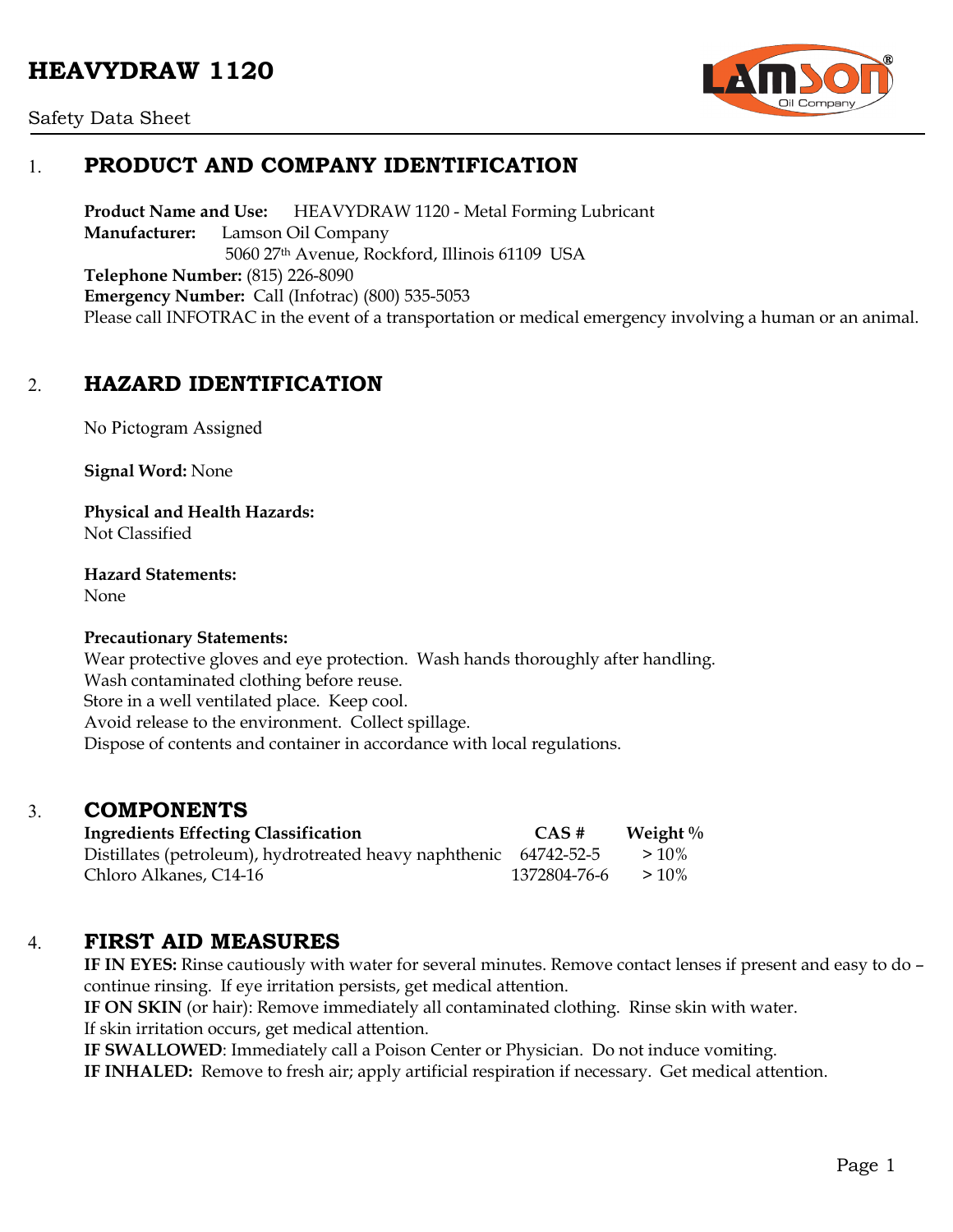# **HEAVYDRAW 1120**



#### Safety Data Sheet

### 5. **FIRE-FIGHTING MEASURES**

#### **General Hazard**

Petroleum products can form combustible mixtures at temperatures at or above the flash point.

### **Fire-Fighting**

Keep fire exposed containers cool with water spray. Separate unburning product from fire. Use carbon dioxide, foam, or dry chemical extinguishing media to put out fires.

### **Unusual Decomposition Products Under Fire Conditions**

None

### 6. **ACCIDENTAL RELEASE MEASURES**

### **Personal Precautions**

Remove greatly contaminated clothing, including shoes, and wash thoroughly after contact. Launder contaminated clothing before reuse.

### **Environmental Precautions**

Stop leak if without risk. Dike large spills to prevent ingress into sewers or waterways. Clean spills with absorbent and store in marked containers for disposal. Dispose in accordance with all applicable regulations.

## 7. **HANDLING AND STORAGE**

### **Safe Handling and Storage**

Do not handle, store, or dispense near open flames or ignition sources. Keep containers inside and out of direct sunlight. Avoid extreme temperatures. Do not reuse containers.

### **Incompatible Products**

Avoid strong oxidizing and reducing agents.

# 8. **EXPOSURE CONTROL AND PERSONAL PROTECTION**

### **Ventilation**

Local exhaust is usually sufficient. General exhaust is preferred.

### **Personal Protection**

Use approved respirator when airborne exposure limits are exceeded. Use petroleum resistant gloves to avoid prolonged contact. Wear goggles or safety glasses with splashguards.

### **Work Place Exposure Guide Lines**

Petroleum Oil mist has a TLV limit of 5 mg/m3.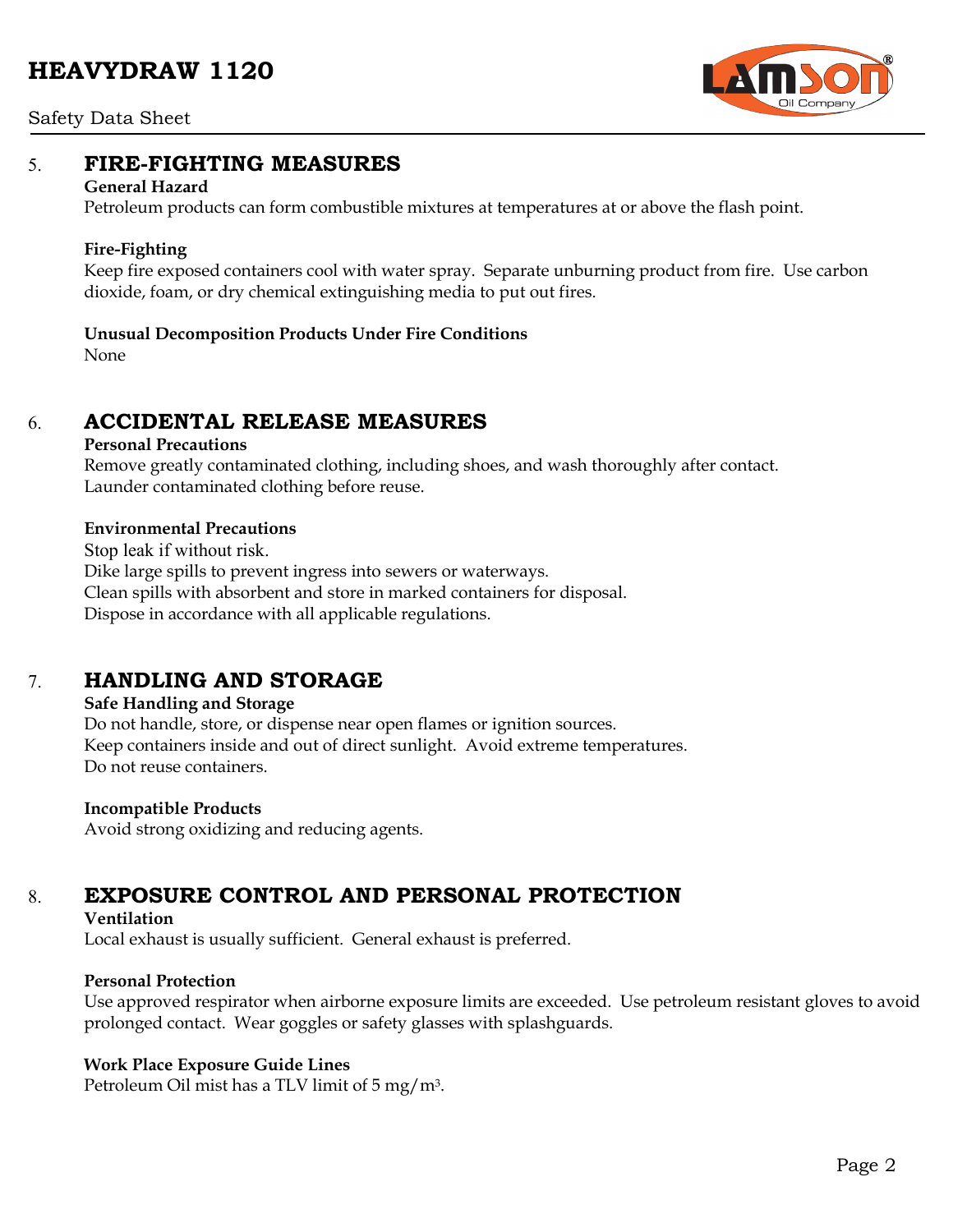

# 9. **PHYSICAL AND CHEMICAL PROPERTIES**

**Boiling Point:**  $> 400^{\circ}$ F **Specific Gravity (water =1):** 1.05 **Vapor pressure (mm Hg):**  $< 0.02$ **Melting Point:** Not Applicable **Vapor Density (Air =1):**  $>5$ **Evaporation Rate (butyl Acetate=1):** < 0.04 **Solubility in water:** Insoluble **Reactivity in water:** NIL Appearance and Odor: Clear, amber liquid; mild odor **Flash point:** 329 ºF Autoignition Temperature: approximately Not Established

**Flammable Limits (volume percent in air):** LEL: Not Established UEL: Not Established

## 10. **STABILITY AND REACTIVITY**

**Stability:** [ ] Unstable [ X ] Stable **Conditions to avoid:** None **Incompatibility (Materials to avoid):** Strong oxidizing and reducing agents. **Hazardous Decomposition Products:** Combustion may produce HCl and oxides of carbon. **Hazardous Polymerization:** [ ] May Occur [ X ] Will Not Occur **Conditions to Avoid:** Not Applicable

# 11. **TOXICOLOGICAL INFORMATION**

This product has minimal toxicity when inhaled, ingested, or when skin or eye contact is made. This product is not considered an aspiration toxicant because of its viscosity. This product is not expected to cause cancer or to be a skin sensitizer. No data is available to indicate that any ingredient is mutagenic or genotoxic. This product is not expected to cause reproductive or developmental effects. Prolonged exposure to the skin could result in irritation or dermatitis. Exposure to vapor or aerosol concentrations above the recommended exposure level is irritating to the eyes

and respiratory tract, and may cause headaches or dizziness.

# 12. **ECOLOGICAL INFORMATION**

This product is considered a Marine Pollutant. This product is very toxic to aquatic life with lasting effects. This product contains a Volatile Organic Compound: So part of it will slowly evaporate upon release. Please refer to Section 6 for accidental release information.

# 13. **DISPOSAL CONSIDERATIONS**

This product is not suitable for disposal by either landfill or municipal sewers, natural streams or rivers. This product can be incinerated directly in appropriate equipment.